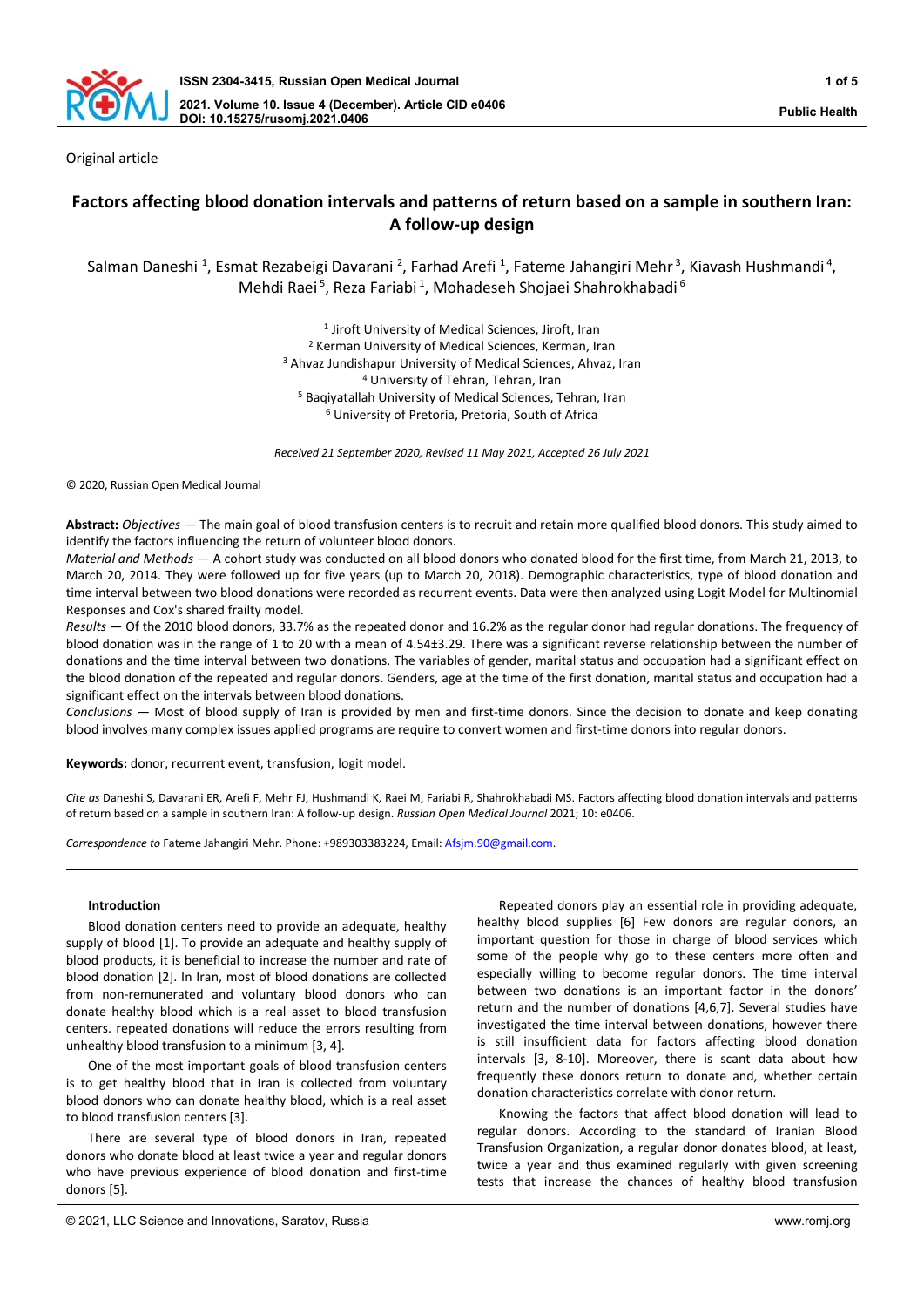

regarding infectious diseases will reduce the errors resulting from unhealthy blood transfusion to a minimum [4]. The time interval between two donations is an important factor associated with repeated blood donation [7]. James and Matthews [8] studied the time interval between donation using survival regression in Canada and Ownby et al [7] studied the statistical basis of a return to donation using Cox model in the United States. They studied age, gender, and race and education level. In a study by Flegel et al. [9], the donor's chance of donating in a predictable time interval was estimated based on the logistic regression model. The results showed that the chance of donation depended on factors, such as the donor's age, gender, the frequency of donation, blood type and location of life.

In the same line, Kasraian and Tavassoli studied the relationship between blood donation and demographic characteristics in a 3-year period and the return rate for subsequent donation [10].

In another study in 2014, Kheiri et al. showed that age, sex, body weight, job class and the first-time donors, the frequency of donation during the first year played an important role in donor return behavior [3].

The objectives of this research are to identify the factors that affect patterns of blood donation and return to donation, frequency of donation and time interval between donations in the first-time donors as well as the factors that influence donors to continue or stop donating between March 21, 2013 until March 20, 2018 based on a sample in southern Iran with the use of regression models.

# **Material and Methods**

This 5-year follow-up study was conducted in a blood transfusion center in southeast Iran (blood center of Kerman province). The study population included all volunteer blood donors who referred to the Blood Transfusion Center of Kerman for the first time, since 21 March 2013 to 20 March 2014, and whose age range was between 20 and 60 years. They were then followed up to 20 March 2018. The records of all blood donors, such as the number of redundant donations and the time interval between each donation, were received from the blood transfusion organization in Kerman province. Furthermore, demographic

information, including age at the time of the first donation, gender, marital status, education level and occupation were collected based on the checklist through telephone call with blood donors. Typical inclusion criteria included demographic, clinical, and geographic characteristics. Blood donors were divided into three groups**:** 1. regular donor who have previous experience of blood donation, 2. repeated donor who donates blood at least twice a year, and 3. First-time donor. New and repeated donor status was assigned using the first donation during the calendar year.

This study was conducted according to the Declaration of Helsinki, and the ethics committee of kerman University of Medical Sciences, Iran, approved the study protocol. Written informed consent was obtained from all participants before they took part in the study.

## *Statistical analysis*

The data were analyzed using the R-version 3.3.2 (R- Project, 2016) software. Logit Model for Multinomial Responses was used to examine the factors affecting the type of blood donation. Multinomial logistic regression is used to model nominal outcome variables, in which the log odds of the outcomes are modeled as a linear combination of the predictor variables. In this model, the type of blood donation (regular donor, repeated donor and firsttime donor) was considered as the response variable. Parametric estimations and standard error of the two Logit models were shown using the "first-time" category as the basic ca tegory [11].

In order to analyze the factors affecting blood donation intervals, blood donation was considered as a "recurrent event" and the time interval between two blood donations was considered as a "recurrent survival time". For donors who did not re-donate, the recorded time was defined as the censored survival time. Furthermore, the interval between the last donation and the end of the study was recorded as censored survival data. The donation times (time lags) for each individual are dependent on unknown factors. Statistical models methods can be used to deal with unknown factors. Therefore, in order to eliminate the effect of this dependence on the estimation of regression parameters, the Cox's shared frailty model (extension of Cox proportional hazard model) was used [12].

| Table1. The frequency of the type of blood donation and its association with demographic characteristics |  |
|----------------------------------------------------------------------------------------------------------|--|
|----------------------------------------------------------------------------------------------------------|--|

| Variable                 | Category                  | Types of blood donation |            |            |         |
|--------------------------|---------------------------|-------------------------|------------|------------|---------|
|                          |                           | First-time              | Repeated   | Regular    | p-value |
| Sex                      | Male, 1812 (90.1)         | 857 (47.3)              | 640 (35.3) | 315 (17.4) | < 0.001 |
|                          | Female, 198 (9.9)         | 150 (75.8)              | 38(19.2)   | 10(5.0)    |         |
| Marital status           | Single, 465 (23.1)        | 309 (66.5)              | 112 (24.0) | 44 (9.5)   | < 0.001 |
|                          | Married, 1545 (76.9)      | 698 (45.2)              | 566 (36.6) | 281 (18.2) |         |
| <b>Employment status</b> | Unemployed, 400 (19.9)    | 287 (71.8)              | 96 (24.0)  | 17(4.2)    |         |
|                          | Office Clerk, 655 (32.7)  | 277 (42.3)              | 248 (37.9) | 130 (19.8) |         |
|                          | Worker, 30 (1.4)          | 12 (40.0)               | 13(43.3)   | 5(16.7)    | < 0.001 |
|                          | Self-employed, 861 (42.8) | 400 (46.5)              | 303 (35.2) | 158 (18.3) |         |
|                          | Retired, 64 (3.2)         | 31 (48.4)               | 18 (28.2)  | 15 (23.4)  |         |
| <b>Educational level</b> | Illiterate, 79 (4.0)      | 44 (53.2)               | 288 (33.6) | 113 (13.2) |         |
|                          | Primary, 398 (19.8)       | 195 (49.0)              | 137 (34.4) | 66 (16.6)  | < 0.001 |
|                          | Secondary, 857 (24.6)     | 456 (53.2)              | 288 (33.6) | 113 (13.2) |         |
|                          | University, 676 (33.6)    | 312 (46.2)              | 230 (34.0) | 134 (19.8) |         |
| Total (N=2010)           |                           | 1007 (50.1)             | 678 (33.7) | 325 (16.2) |         |

Data are presented as frequencies (%).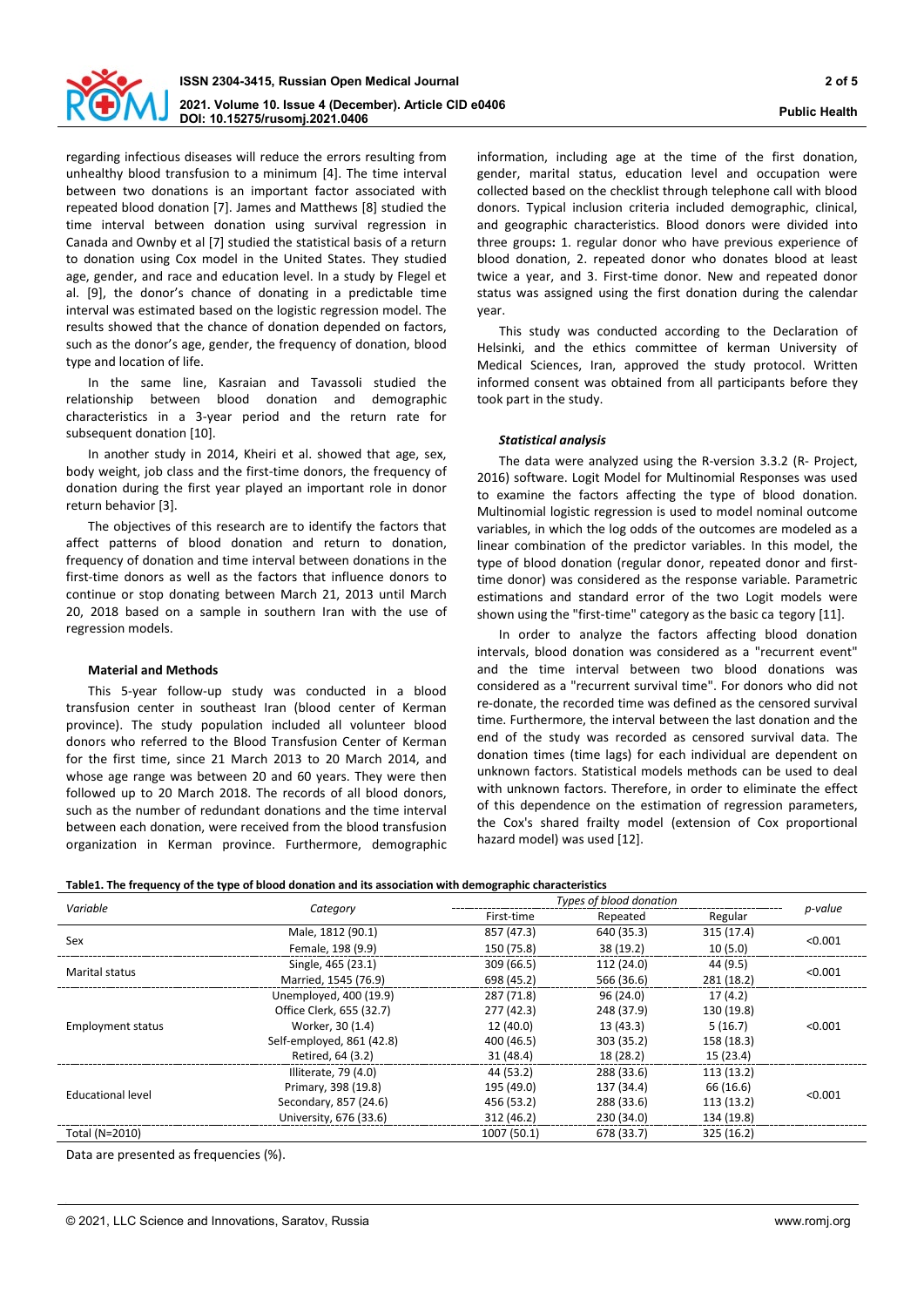

**Table2. Results of** *multi-category* **Logit regression model for factors associated with type of blood donation**

| Type of donation | Variable                                             | Coefficient |       | SE p-value              | OR    |
|------------------|------------------------------------------------------|-------------|-------|-------------------------|-------|
|                  | Intercept                                            | $-1.906$    | 0.604 | 0.001                   |       |
| Repeated         | Gender (male)                                        | 0.826       |       | 0.223 0.0002 2.285      |       |
|                  | Marital status (single)                              | $-0.621$    |       | $0.155$ < $0.001$ 0.537 |       |
| Regular          | Intercept                                            | $-1.903$    | 0.769 | 0.013                   |       |
|                  | Gender (male)                                        | 0.751       | 0.370 | 0.043 2.119             |       |
|                  | Marital status (Single)                              | $-0.540$    | 0.209 | 0.009                   | 0.583 |
|                  | <b>Employment status</b><br>(Unemployed vs. retired) | $-1.337$    | 0.471 | 0.004                   | 0.263 |

Basic category: first-time donation.

**Table 3. Results of the Cox's shared frailty models for analyzing time between donations**

| Variable                  | Coefficient | SE    | p-value |
|---------------------------|-------------|-------|---------|
| Donor duration            |             |       |         |
| Second vs. first          | $-0.023$    | 0.04  | 0.556   |
| Third vs. first           | $-0.045$    | 0.043 | 0.298   |
| Fourth vs. first          | $-0.032$    | 0.046 | 0.482   |
| Fifth vs. first           | $-0.094$    | 0.049 | 0.054   |
| Sixth vs. first           | $-0.209$    | 0.053 | < 0.001 |
| Seventh vs. first         | $-0.149$    | 0.058 | 0.01    |
| Eight vs. first           | $-0.268$    | 0.064 | < 0.001 |
| Ninth vs. first           | $-0.22$     | 0.07  | 0.001   |
| Tenth vs. first           | $-0.219$    | 0.081 | 0.007   |
| Eleventh vs. first        | $-0.032$    | 0.09  | 0.725   |
| Twelfth vs. first         | $-0.059$    | 0.104 | 0.568   |
| Thirteenth vs. first      | $-0.379$    | 0.126 | 0.003   |
| Fourteenth vs. first      | $-0.475$    | 0.159 | 0.002   |
| Fifteenth vs. first       | $-0.463$    | 0.211 | 0.028   |
| Sixteenth vs. first       | $-0.867$    | 0.332 | 0.009   |
| Seventeenth vs. first     | $-0.424$    | 0.414 | 0.306   |
| Eighteenth vs. first      | 0.184       | 0.503 | 0.714   |
| Nineteenth vs. first      | 0.007       | 0.743 | 0.993   |
| Twentieth vs. first       | $-0.751$    | 3.858 | 0.846   |
| Gender (male)             | 0.297       | 0.102 | 0.004   |
| Age                       | $-0.022$    | 0.003 | < 0.001 |
| Marital status (single)   | $-0.497$    | 0.076 | < 0.001 |
| <b>Employment status</b>  |             |       |         |
| Clerk vs. retired         | $-0.366$    | 0.132 | 0.005   |
| Self-employed vs. retired | $-0.437$    | 0.131 | 0.001   |
| Unemployed vs. retired    | $-0.994$    | 0.143 | < 0.001 |
| Random effect             |             |       | < 0.001 |

#### **Results**

In this study, 1812 (90.1%) of the 2010 blood donors were males. The mean age ± SD for the volunteers was 34.0±11.0 years. The age range of the volunteers was between 18 and 65 years.

The number of blood donations during the 5 years was 1 to 20 with a mean ± SD of 4.54±3.29 and a total of 10674 times. The frequency of the type of blood donation and its association with demographic characteristics are shown in *Table* 1.

The mean time interval between the first and second donations, the second and third donations, the third and fourth donations, the fourth and fifth donations, and with a decreasing trend, between nineteenth and twentieth donations was respectively 351±339, 293±258, 244±193, 221±157, and 91±2 days. Spearman's correlation coefficient shows a significant reverse relationship between the number of donations and the time interval between two donations (Spearman's rho = -0.36, pvalue<0.001). In other words, those who have the highest number of blood donations have come for a shorter time interval for donation.

repeated donors. The estimated Odds Ratio of "repeated donors" vs. "first-time donors" for men is 2,285 times as much for women. Additionally, the estimated OR corresponding to marital status (OR=0.537) can be interpreted as: "being single decreases the chance of being "repeated donors" vs. "first-time donors" by 46.3%.

Furthermore, the variables of gender, marital status and unemployed occupational group vs. retired donors had a significant effect on the donation of regular blood donors. The estimated odds ratio of "regular donors" vs. "one-time donors" for men is 2.119 times as much for women.

The estimated OR corresponding to marital status (OR=0.583) can be interpreted as: "being single decreases the chance of being "repeated donors" vs. "first-time donors" by 41.7%. Also, in terms of job the estimated OR (0.263) can be interpreted as: "being unemployed decreases the chance of being "repeated donors" vs. "first-time donors" by 73.7%.

The results of the Cox proportional hazard model, despite the effect of fragility for recurrent events of blood donation for simultaneous analysis of all recurrent survival times, have been recorded in *Table* 3. According to the results, the intervals between the second to the fifth, the eleventh and the twelfth and the seventeenth to the twentieth, with the time interval to the first visit, had no significant difference. There was a significant difference between the first-time intervals with the sixth to the tenth and the thirteenth to the sixteenth time intervals. Similarly, gender, age at the time of the first donation, marital status and occupation group showed a significant effect on time intervals between blood donations. Men had more chances of blood donation than women. In other words, more men have referred for blood transfusion. At the time of the first donation, age has a negative effect on the time interval between blood donations, i.e., volunteers with ageless have come for a shorter time interval for donation and have a higher chance of re-donating. Single donors have had a lower chance of having blood donations than married donors; in other words, married people have come to donate less often at intervals. Volunteers who are the clerk, self-employed, non- employed have had little chance re-donation than retired donors, meaning they are less likely to come to re-donation compared to a retired career group.

## **Discussion**

The most interesting finding in our study was that the blood donation rate for first-time donors, repeated donors and regular donors was 50.1%, 33.7% and 16.2% respectively. The findings of the current study differ from Farshadpour's study who showed that the majority of donors were regular donor followed by first time donors and repeated donors [13]. It is difficult to explain this difference, but it might be related to factors, such as sample size, period and place of study.

The re-donation rate in our study was 49.9%. The findings of the current study are consistent with those of Kasraian and Kheiri who found the re-donation rate 51.7% and 49.1%, respectively [10]. The re-donation rate in China and Brazil was 36% and 61.1% respectively [14]. This result may be explained by the fact that the average proportion of the population donating in developing countries is almost similar.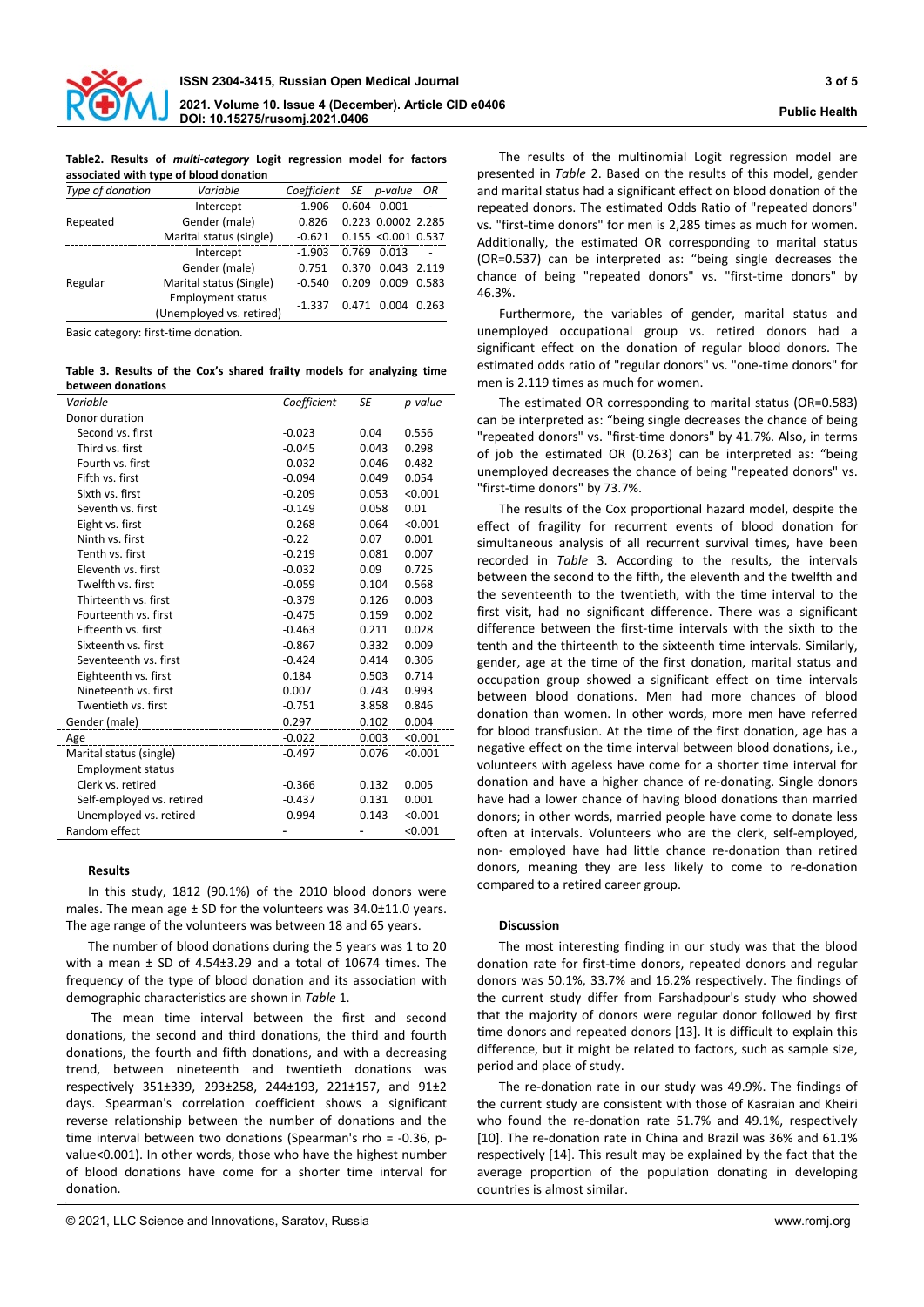

The results of this study also showed a statistically significant negative association between donation rate and the time interval in two blood donations. It seems that increasing the number of donations, decreases the interval between two donations. This finding is in agreement with Kheiri and Alibeigi's findings [3].

Another important finding of this study was the statistically significant association observed between the time intervals. However, the dependence between time intervals is one of the main features of time intervals between blood donations which involve many complex issues such as Personal characteristics, sense of altruism, social responsibility and knowledge about donation.

In the current study also showed a statistically significant negative association between age and time intervals. It seems that the younger people have the shorter interval between two donations compared to old people. Although, these results differ from few published studies [7]. they are consistent with the findings of other previous study reporting higher re- donation for the younger people [3].

The results of this study also showed the participation of male and female donors was 90.1% and 9.9% respectively. In addition, the results of two models showed a statistically significant association between gender and time intervals between two blood donations. It seems that male donors were more likely to return than female donors. This finding supports previous research which indicated the low contribution of women to blood donation in Iran [15]. However, the findings of the current study do not support the previous research in other countries [14-17]. Therefore, low participation of women in Iran, requires increasing women's awareness of the importance of blood donation and identifying the factors leading to women's less blood donation as well as planning country-specific programs to address these barriers [15].

In the present study it was shown that, 66.5% of first-time donors, 24.1% of repeated donors, and 9.5% of regular donors were single. In addition, the results of multi-category Logit regression model showed a statistically significant association between marital status and type of blood donation. Moreover, the results of Cox regression model showed a statistically significant association between marital status and time intervals between two blood donations. It seems that married donors were more likely to return than single donors. This finding is in agreement with Kasraian and Tavassoli's findings which showed that the significant correlation between marital status and blood donation in the second and third years. However, scant research has been conducted on the association between marital status and blood donation. A possible reason for this, can be the high correlation between age and marital status [10].

In the current study, the highest and the lowest rates of blood donation belonged to self-employed and the working class, respectively. Our findings also showed that occupation had an effect on the time interval between two blood donations. This also accords with our earlier observations, which showed that job had an effect on return to donation [3, 14]. Similarly, Guo et al. showed that employed people had a higher donation than students [14].

In the present study, 45.3% of first-time donors and 42.5% of repeated donors held a diploma. Additionally, 41.2% of regular donors had university education. review of the literature indicates that donors with higher education levels are more likely to become regular blood donors in developing countries [6, 14]. These results differ from Guo's finding which showed that people

with lower education had more blood donations than people with higher education. A Possible explanation for this, is the free use of blood for their relatives. In fact, the level of education is directly related to the occupation and people with lower education levels have less income-generating jobs [14]. The results of this study did not show any association between level of education and frequency of donation and time intervals between two blood donations. The findings of the current study are consistent with those of Kheiri, Kasraian and Tavassoli who did not find any correlation between blood donation rate the level of education of the donors [10].

#### **Conclusion**

In general, the findings of this study indicate that gender, age, marital status and occupation of donors have a significant effect on the time interval between blood donations; therefore, the reduction of the time interval between two blood donations and the first- time and last- time blood donors converting to regular donors needs planning and targeting at blood transfusion centers. One of these plans can be the appropriate behavior with donors and their recall for blood re-donation. The results of studies conducted in Iran show that first-time donors are likely to become regular donors if they are invited to receive donations from invitations or telephone calls for re-donating, 3 to 4 months after the first blood donation.

On the other hand, in addition to maintaining regular donors, as the most important source of healthy blood supply, the supply and consumption of blood and blood products is an important principle in community health management.

### **Limitations**

We acknowledge some limitations of our study. The sample size was small. Therefore, the results of the study may not be simply generalized to the whole population. Moreover, period of study was short and this can cause changes in the results.

#### **Conflict of interest**

The authors have no conflict of interest to declare.

#### **Acknowledgment**

The authors gratefully acknowledge the Department of Transfusion of Kerman Province for data. The authors would like to sincerely thank the participants of the study and especially their colleagues in the Department of Transfusion of Kerman Province who helped to recruit, interview, and examine the study participants.

#### **Ethical approval**

All procedures performed in studies involving human participants were in accordance with the ethical standards of Kerman University of Medical Sciences committee and with the 1964 Declaration of Helsinki and its later amendments or comparable ethical standards.

#### **References**

1. Sojka BN, Sojka P. The blood donation experience: self-reported motives and obstacles for donating blood. *Vox Sang* 2008; 94(1): 56- 63[. https://doi.org/10.1111/j.1423-0410.2007.00990.x.](https://doi.org/10.1111/j.1423-0410.2007.00990.x)